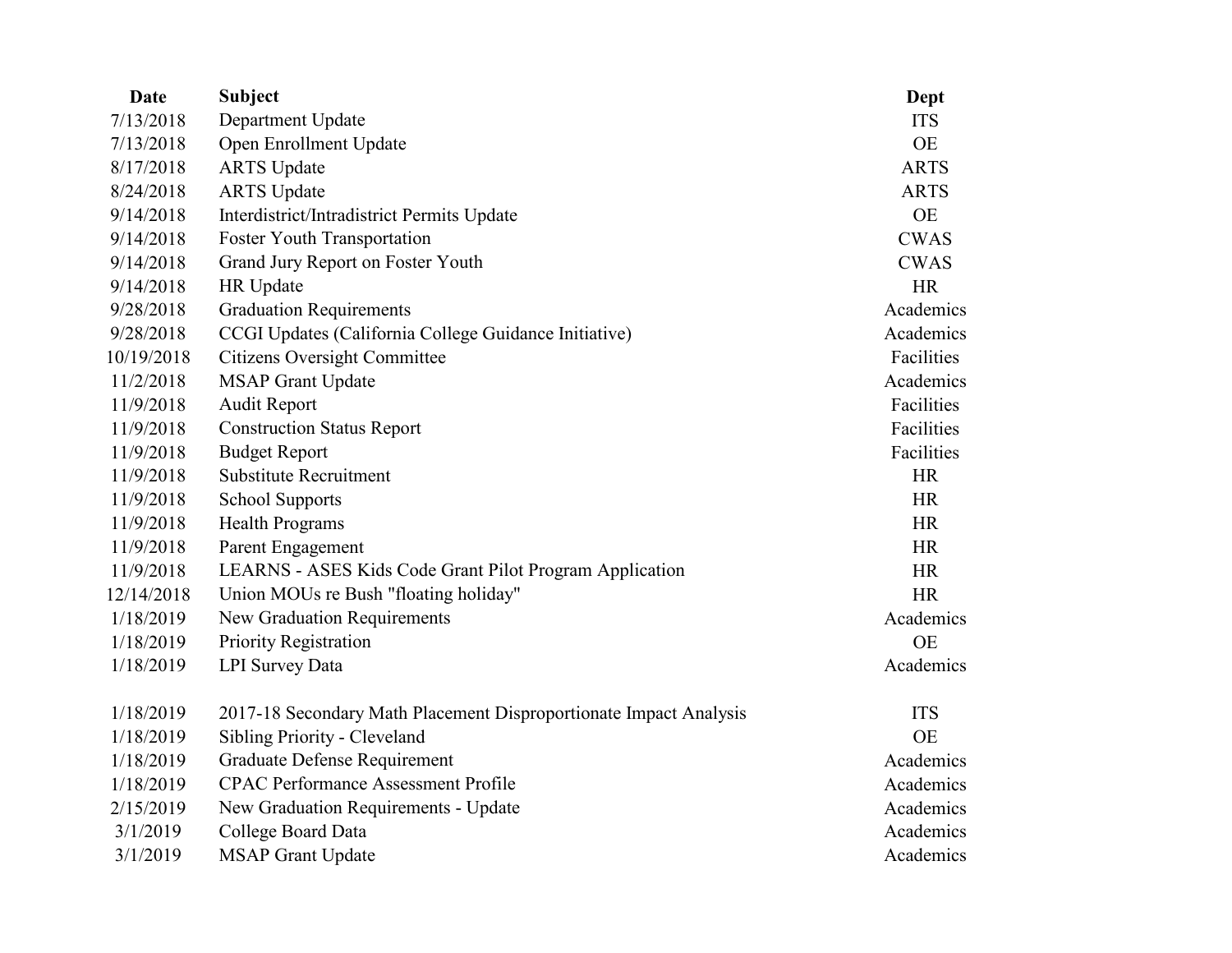| Date      | <b>Subject</b>                                             | Dept            |
|-----------|------------------------------------------------------------|-----------------|
| 3/14/2019 | New Graduation Requirements - Update                       | Academics       |
| 3/14/2019 | <b>Facilities Update</b>                                   | Facilities      |
| 3/14/2019 | Bargaining - Board Role and Process                        | <b>KK</b>       |
| 4/5/2019  | Program Update                                             | <b>LEARNS</b>   |
| 4/5/2019  | <b>Negotiations Update</b>                                 | <b>HR</b>       |
| 4/12/2019 | <b>Attendance Efforts</b>                                  | <b>CWAS</b>     |
| 4/19/2019 | <b>Graduation Requirements Update</b>                      | Academics       |
| 4/19/2019 | MTSS Cohort 3 Update                                       | Academics       |
| 4/19/2019 | LEARNs Science Olympiad                                    | <b>HR</b>       |
| 4/19/2019 | SARB Follow-up Information                                 | <b>CWAS</b>     |
| 5/17/2019 | <b>Final Graduation Requirements Update</b>                | Academics       |
| 5/17/2019 | New Data and Research Reports                              | <b>ITS</b>      |
| 5/24/2019 | Five-Year Comparison - York - Workers Comp                 | <b>HR</b>       |
| 5/24/2019 | <b>High School Diplomas Tied to College Courses</b>        | Article         |
| 5/24/2019 | <b>Strategic Budget Cutting</b>                            | Article         |
| 5/24/2019 | SAT to Add Adversity Rating                                | Article         |
| 7/3/2019  | Assessment Updates, Student Information System Updates     | <b>ITS</b>      |
| 7/26/2019 | 2018-19 Reading Inventory Data Brief: Secondary Grades 6-9 | <b>ITS</b>      |
| 8/16/2019 | Translation and Interpretation - Organization and Services | <b>LADD</b>     |
| 8/16/2019 | Performance Indicator Review                               | Special Ed      |
| 8/16/2019 | Comprehensive Review                                       | Special Ed      |
| 8/23/2019 | Comprehensive Review (Revised)                             | Special Ed      |
| 8/23/2019 | 2019-20 Open Enrollment Recap                              | Open Enrollment |
| 8/23/2019 | 2019-20 Data Lottery Wait List Recap                       | Open Enrollment |
| 8/30/2019 | 2018-19 SBAC ELA and Math Achievement Reports              | <b>ITS</b>      |
| 9/6/2019  | 2019-20 Open Enrollment Recap                              | Open Enrollment |
| 9/13/2019 | <b>Impact of Changes to Lottery Proocess</b>               | Open Enrollment |
| 9/13/2019 | Department Plan and Mid-Year Narrative                     | Communications  |
| 9/20/2019 | Approval Letter                                            | <b>LCAP</b>     |
| 9/20/2019 | New Master Plan                                            | Facilities      |
| 10/4/2019 | Attendance                                                 | <b>CWAS</b>     |
| 10/4/2019 | Anti-Bullying                                              | <b>CWAS</b>     |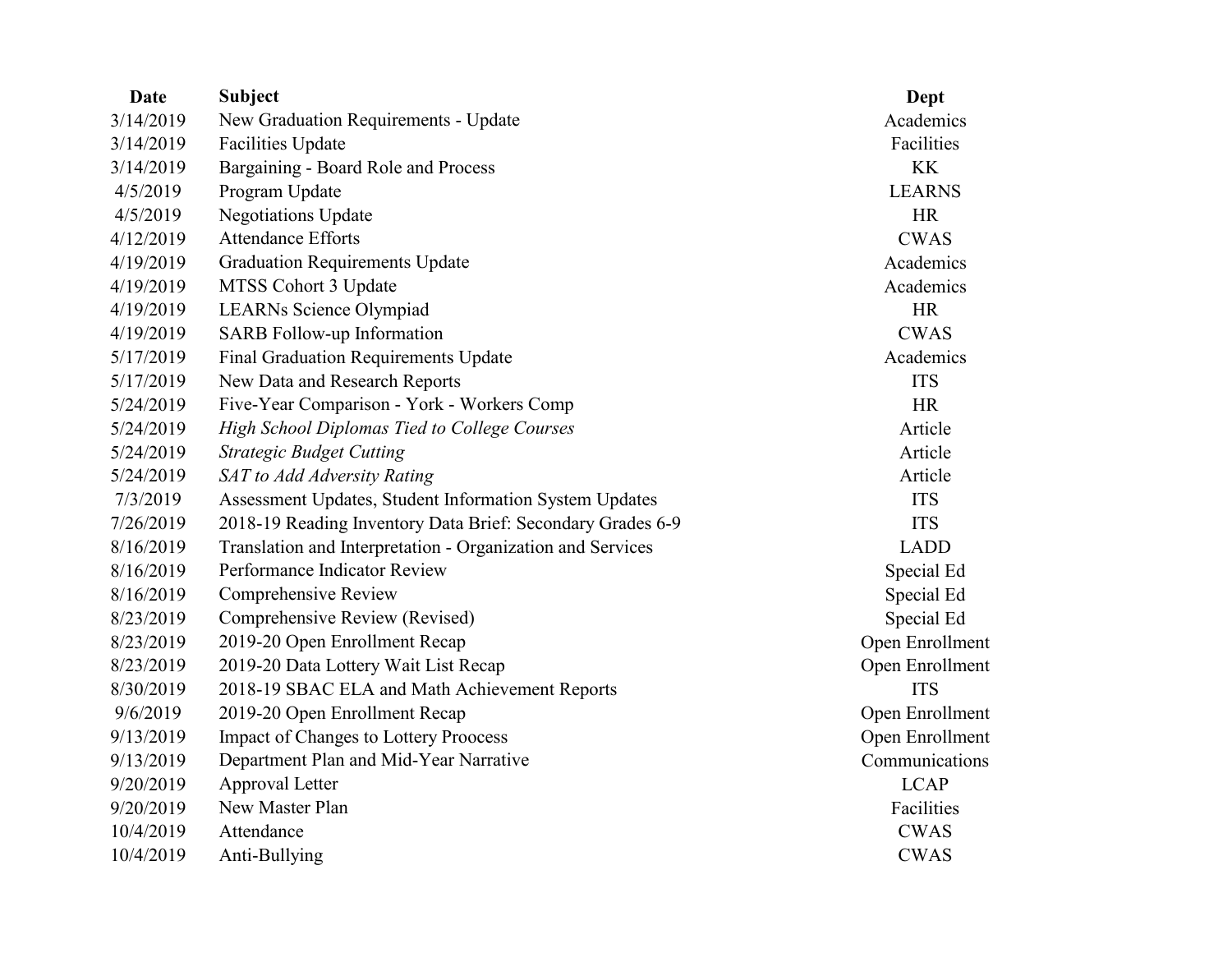| <b>Date</b> | <b>Subject</b>                                                        | Dept                   |
|-------------|-----------------------------------------------------------------------|------------------------|
| 10/4/2019   | New Grants Award Notification                                         | <b>CWAS</b>            |
| 10/18/2019  | Update                                                                | Open Enrollment        |
| 10/18/2019  | Calendars                                                             | Open Enrollment        |
| 10/18/2019  | <b>School Tours</b>                                                   | Academics              |
| 10/25/2019  | Open House and Resource Fair                                          | Academics              |
|             | Annual Performance Report for Magnet Schools Assistance Program FY    |                        |
| 11/15/2019  | 2017 Grant                                                            | Academics              |
|             | District Leadership Checklist: Reviewing Data and Policies Supporting |                        |
| 11/15/2019  | Foster Youth                                                          | Academics              |
| 11/15/2019  | Letter to Delegates - CSBA                                            | Special Ed             |
| 11/15/2019  | CSBA SpE Breakout Session Feedback                                    | Special Ed             |
| 11/15/2019  | On Growth Models, Time for California to Show Some Improvement        | Article                |
| 12/10/2019  | <b>GATE Report Update</b>                                             | Academics              |
| 12/10/2019  | 2018-19 End of Year ITS Data Reports                                  | <b>ITS</b>             |
| 12/10/2019  | Engineering the Future                                                | Article                |
| 12/13/2019  | Update on Solar Installation                                          | Facilities             |
| 1/17/2020   | Spring 2020 Adult Education Catalog                                   | <b>Adult Education</b> |
| 1/20/2020   | Chasers                                                               | <b>CWAS</b>            |
| 2/7/2020    | 2019-2020 Fall Enrollment Reports                                     | <b>ITS</b>             |
| 2/21/2020   | Foster Youth Program Data Maintenance Plan                            | <b>ITS</b>             |
| 2/21/2020   | 2019-2020 Fall Enrollment Reports - REVISED                           | <b>ITS</b>             |
| 2/21/2020   | Communication Efforts with Consolidating Schools                      | Open Enrollment        |
| 2/28/2020   | CALPADS Fall 2 Submission Overview and Update                         | <b>ITS</b>             |
| 2/28/2020   | California Healthy Youth Act Update                                   | Academics              |
| 2/28/2020   | Multi-Year Insurance Premium Costs                                    | <b>Business</b>        |
| 3/6/2020    | Agenda for March 16, 2020, Finance Task Force Meeting                 | <b>Business</b>        |
| 3/12/2020   | SPSA 2020-2021 Timeline                                               | Academics              |
| 3/13/2020   | <b>SPSA</b> Timeline                                                  | Academics              |
| 4/17/2020   | SPSA 2020-2021 Timeline - Amended Update                              | Academics              |
| 4/24/2020   | Summary of Conversation with Anthony Portantino                       | <b>Business</b>        |
| 5/1/2020    | <b>LCAP Virtual Town Hall</b>                                         | Academics              |
| 5/1/2020    | Measure J Report                                                      | <b>Business</b>        |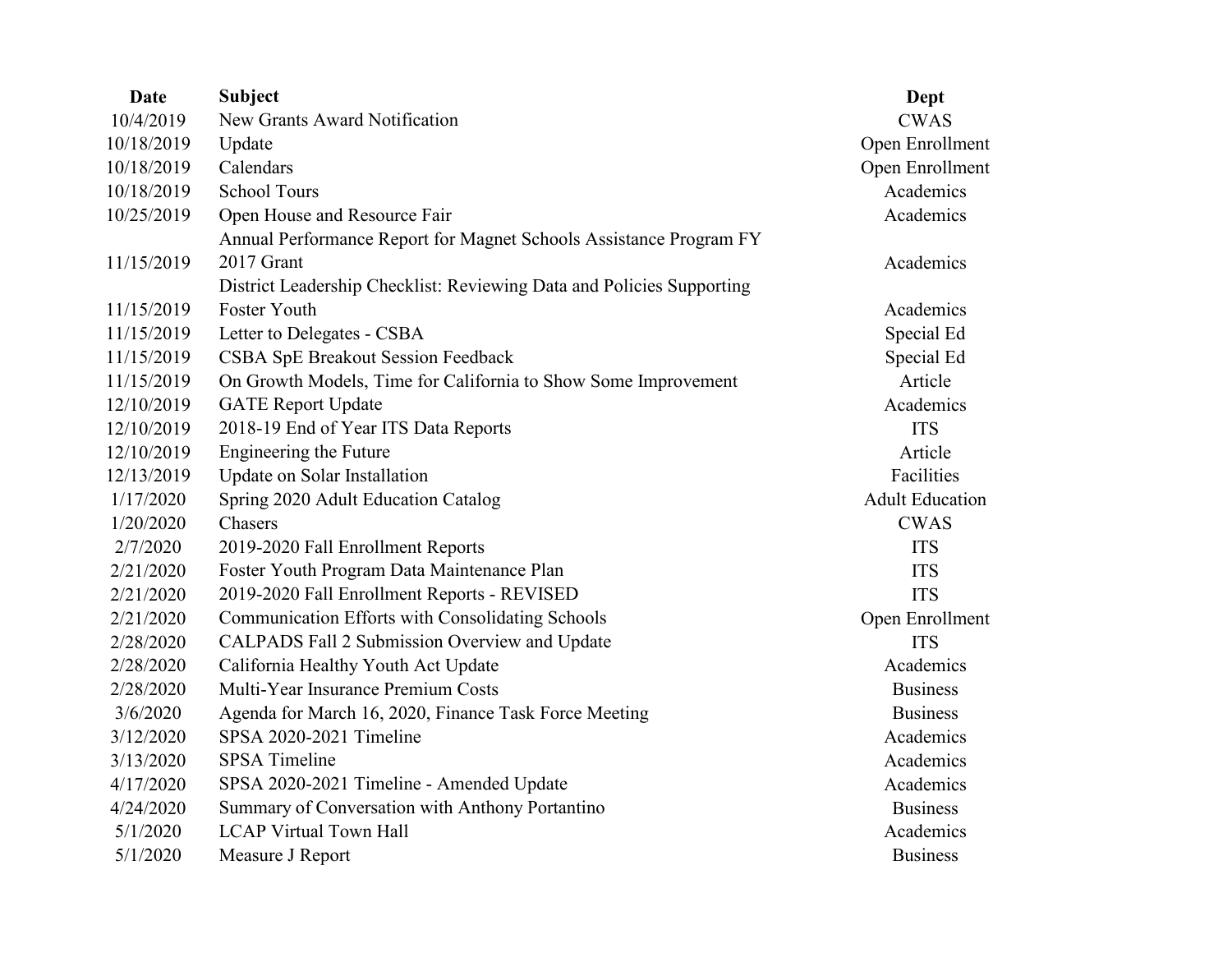| Date       | <b>Subject</b>                                                    | Dept            |
|------------|-------------------------------------------------------------------|-----------------|
| 5/8/2020   | LCAP Task Force Meeting May 2020                                  | Academics       |
| 5/8/2020   | <b>Updates on Signature Programs</b>                              | Academics       |
| 5/8/2020   | <b>CAASPP Smarter Balance ELA Grade 6 Rescore</b>                 | <b>ITS</b>      |
| 5/15/2020  | Summer School and ESY Plan                                        | Academics       |
| 5/15/2020  | Status Report of Low Performing Students Block Grant              | Academics       |
|            | Mid-Year Performance Report for Magnet Schools Assistance Program |                 |
| 5/22/2020  | FY 2017 Grant                                                     | Academics       |
| 5/22/2020  | M&O School Dude Report on Work Orders July 2019-May 2020          | Facilities      |
| 5/22/2020  | Measure TT Construction Status Report - May 2020                  | Facilities      |
| 5/22/2020  | Measure TT Bond Fund 21.1 Consolidated Budget Status              | Facilities      |
| 5/22/2020  | Project Manager's Status of Uncertified Projects                  | Facilities      |
| 5/29/2020  | Reading Intervention Plan                                         | Academics       |
| 5/29/2020  | Reading Partners Intervention Evaluation 2019                     | <b>ITS</b>      |
| 5/29/2020  | COVID-19 Closure Survey Findings                                  | <b>ITS</b>      |
| 6/12/2020  | PUSD Planning Survey - June 2020                                  | <b>ITS</b>      |
| 6/19/2020  | Final Davis Demographics Report                                   | <b>Business</b> |
| 7/2/2020   | 2019-20 Online FPM Review Findings                                | Academics       |
| 7/17/2020  | Online School Survey - July 2020                                  | <b>ITS</b>      |
| 7/24/2020  | McKinley Vento and Foster Youth Efforts - March 2020-Present      | <b>CWAS</b>     |
| 7/24/2020  | GO Bond and Insurance Waivers                                     | <b>Business</b> |
| 8/21/2020  | <b>LEARNS: Program Operations</b>                                 | <b>HR</b>       |
| 8/21/2020  | <b>Vanguard Program Evaluation Findings</b>                       | <b>ITS</b>      |
| 8/21/2020  | <b>PUSD Week One - Headcounts</b>                                 | <b>ITS</b>      |
| 8/21/2020  | Return to School Readiness; Budget Status                         | <b>Business</b> |
| 8/21/2020  | Armenian DLIP Academy Updates                                     | Academics       |
| 8/21/2020  | Learning Continuity and Attendance Plan                           | Academics       |
| 9/4/2020   | Open Enrollment Update                                            | Open Enrollment |
| 10/2/2020  | Kindergarten, First Grade and Second Grade Report Card Updates    | Academics       |
| 10/2/2020  | Closed Schools - Where Are They Now?                              | Open Enrollment |
| 10/16/2020 | End of Year Data Reports - 2019-2020                              | <b>ITS</b>      |
| 10/23/2020 | Learning Policy Institute Study                                   | Academics       |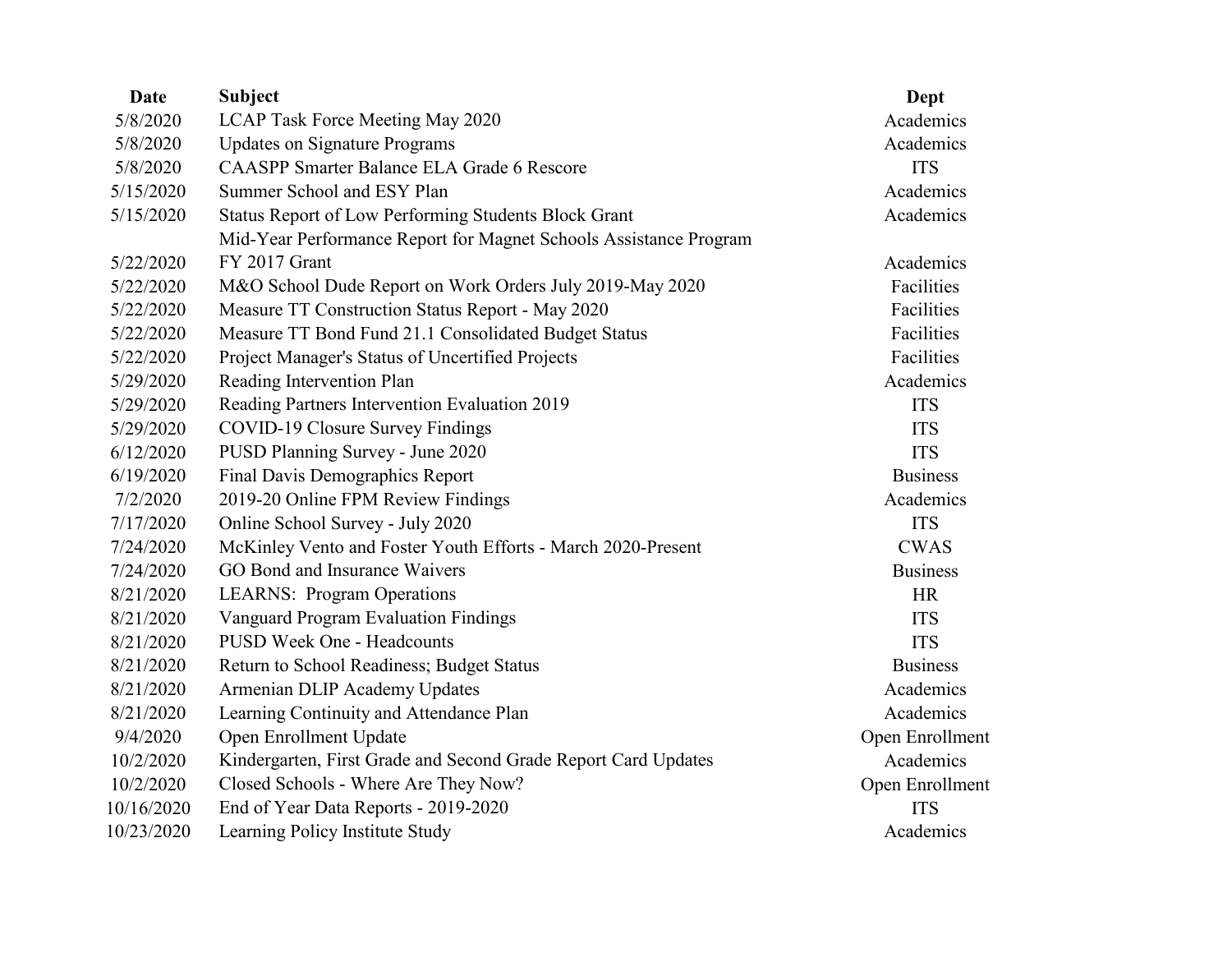| Date       | <b>Subject</b>                                                        | Dept                                         |
|------------|-----------------------------------------------------------------------|----------------------------------------------|
|            | Equity Evaluation Framework and School Leadership to Support Equity   |                                              |
| 10/23/2020 | <b>Best Practices Report</b>                                          | Academics                                    |
| 10/23/2020 | <b>PUSD Literacy Model</b>                                            | Academics                                    |
| 10/23/2020 | Magnet School Assistance Program Evaluation                           | Academics                                    |
| 10/30/2020 | <b>GREAT Program Summary</b>                                          | <b>Student Wellness and Support Services</b> |
| 11/6/2020  | Pre-Phase 1 - High School Athletic Conditioning                       | Academics                                    |
| 11/6/2020  | <b>GATE Program Update</b>                                            | Academics                                    |
| 11/20/2020 | iReady - Math Data Update                                             | Academics                                    |
| 12/4/2020  | <b>Skype Access</b>                                                   | <b>ITS</b>                                   |
| 12/11/2020 | <b>Magnet Grant Annual Report</b>                                     | Academics                                    |
| 12/18/2020 | California Community Schools Partnership Program Grant Application    | Academics                                    |
| 12/18/2020 | First Interim Information                                             | <b>Business</b>                              |
| 12/18/2020 | Altadena Solar Panels Update                                          | <b>Business</b>                              |
| 12/18/2020 | <b>CALPADS 1.17 Data Summary Report</b>                               | <b>ITS</b>                                   |
| 1/8/2021   | 2021 PSAT/NMSQT and PSAT/10 Updates                                   | Academics                                    |
| 1/15/2021  | <b>Safety Committee Update</b>                                        | Board                                        |
| 1/15/2021  | School Services Presentation on Governor's Budget                     | <b>Business</b>                              |
| 1/15/2021  | CAC Bylaw Update                                                      | Special Ed                                   |
| 1/22/2021  | Learning Policy Institute Performance Assessment Profile              | Academics                                    |
| 1/22/2021  | Student Think Tank and Leadership Team                                | Academics                                    |
|            | Rebranding of School Support Services to Student Wellness and Support |                                              |
| 1/29/2021  | Services                                                              | <b>SWSS</b>                                  |
| 1/29/2021  | LACOE Memo re Social Media and the Brown Act                          | Board                                        |
| 2/5/2021   | Pre-Phase 1 - High School Athletic Conditioning                       | Academics                                    |
| 2/5/2021   | Fall 2020 Attendance Participation and Engagement Recap               | <b>SWSS</b>                                  |
| 2/12/2021  | Equity Memo Student Achievement and Access                            | <b>SWSS</b>                                  |
| 2/12/2021  | Safety Committee Minutes - January 13                                 | Board                                        |
| 2/19/2021  | Safety Committee Minutes - February 10                                | Board                                        |
| 2/19/2021  | FALL 1 Submission Reports                                             | <b>ITS</b>                                   |
| 2/19/2021  | 2020-21 Fall to Spring Estimated Enrollment Changes                   | <b>ITS</b>                                   |
| 2/26/2021  | Virtual Emotional Wellbring Fair - March                              | <b>SWSS</b>                                  |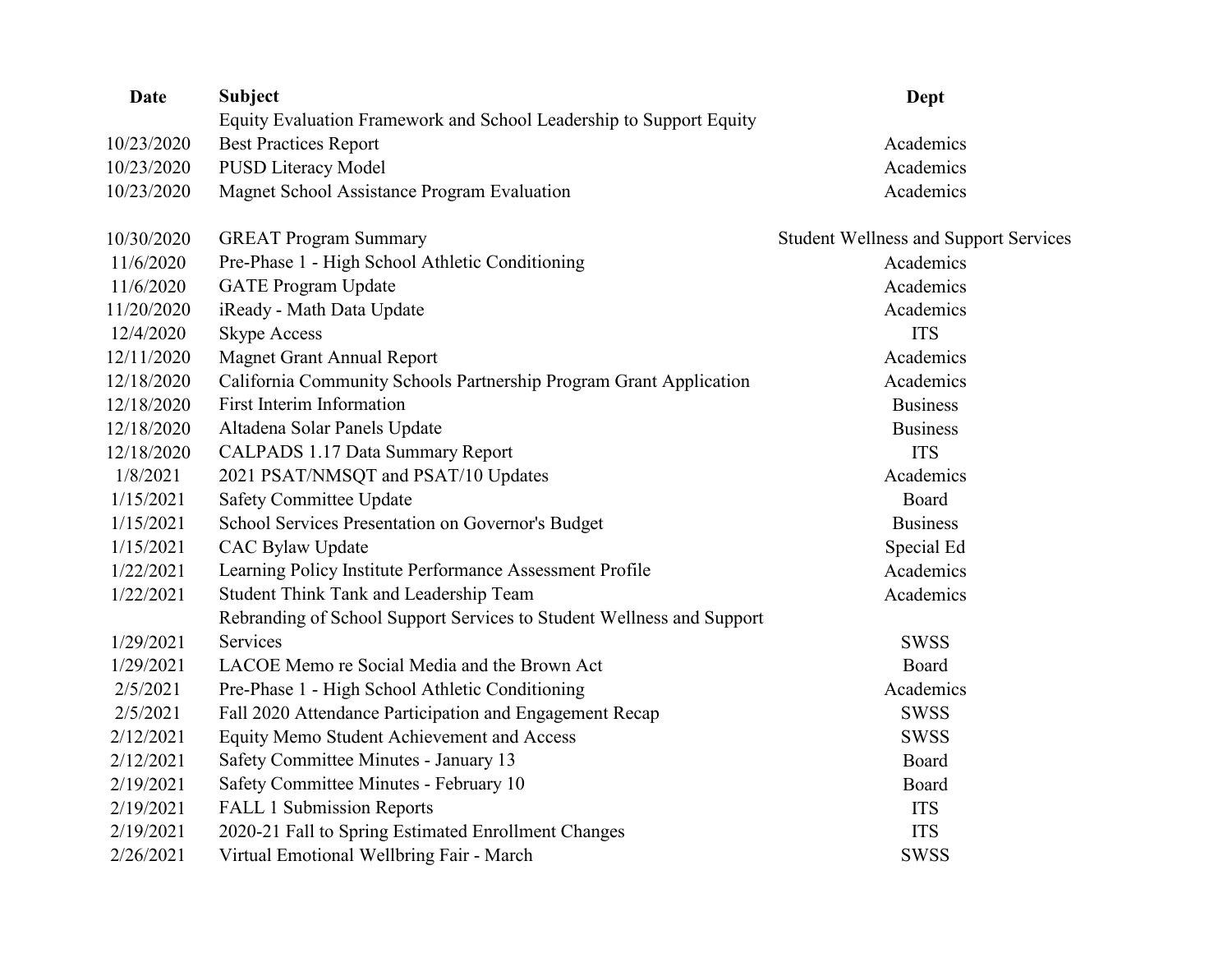| Date      | <b>Subject</b>                                                        | Dept            |
|-----------|-----------------------------------------------------------------------|-----------------|
| 3/5/2021  | 2020-21 Fall Enrollment Reports                                       | <b>ITS</b>      |
| 3/12/2021 | Local Control Accountability Plan (LCAP) Implementation Update        | Academics       |
| 3/15/2021 | G.R.E.A.T. Program                                                    | <b>SWSS</b>     |
| 4/9/2021  | HVAC Mechanical and Outside Air Flow Inspections                      | <b>Business</b> |
| 4/16/2021 | <b>Signature Programs Report</b>                                      | Academics       |
| 4/16/2021 | 2020-2021 Second Interim Letter                                       | <b>Business</b> |
| 4/16/2021 | <b>Staff Equity and Inclusion Diagnostic Findings</b>                 | <b>ITS</b>      |
| 4/16/2021 | Mid-Year Status Report 2020-21                                        | Academics       |
| 4/23/2021 | Introduction of THRIVE Mental Health Office                           | <b>SWSS</b>     |
| 4/23/2021 | Measure J Report                                                      | <b>Business</b> |
| 4/23/2021 | April 15 Retreat Report                                               | Board           |
| 4/23/2021 | <b>Technology Tickets and Support Updates</b>                         | <b>ITS</b>      |
| 4/30/2021 | Summary of COVID Relief Funding                                       | <b>Business</b> |
| 5/7/2021  | Attendance                                                            | <b>SWSS</b>     |
| 5/14/2021 | THRIVE Mental Health Office                                           | <b>SWSS</b>     |
| 5/21/2021 | Magnet Schools Assistance Program Annual Performance Report           | Academics       |
| 5/21/2021 | May Revise                                                            | <b>Business</b> |
| 5/21/2021 | Step Scattergrams for all Labor Partners                              | Board           |
| 5/21/2021 | 2019-20 Compensation Analysis - Principals Salaries                   | Board           |
| 6/11/2021 | Local ELA and Math Assessment Dashboard - Winter                      | <b>ITS</b>      |
| 6/11/2021 | Low Performing Students Block Grant Status                            | Academics       |
| 6/11/2021 | Pilot Twilight Credit Recovery Program                                | Academics       |
| 6/11/2021 | 2021-2022 Open Enrollment Recap                                       | Open Enrollment |
| 6/18/2021 | June 9 Student Safety Committee Meeting Agenda with Attachments       | Board           |
|           | US Department of Education - Education, Innovation and Research Grant |                 |
| 6/18/2021 | (EIR)                                                                 | <b>SWSS</b>     |
| 7/16/2021 | Superintendent's Student Success Schools                              | Academics       |
| 7/16/2021 | 2021-22 Federal Program Monitoring                                    | Academics       |
| 7/16/2021 | Summer Update                                                         | Special Ed      |
|           | Low-Performing Student Block Grant & Student Success Collaborative    |                 |
| 7/23/2021 | Update                                                                | Academics       |
| 7/23/2021 | Local ELT and Math Assessment Dashboard - Spring                      | <b>ITS</b>      |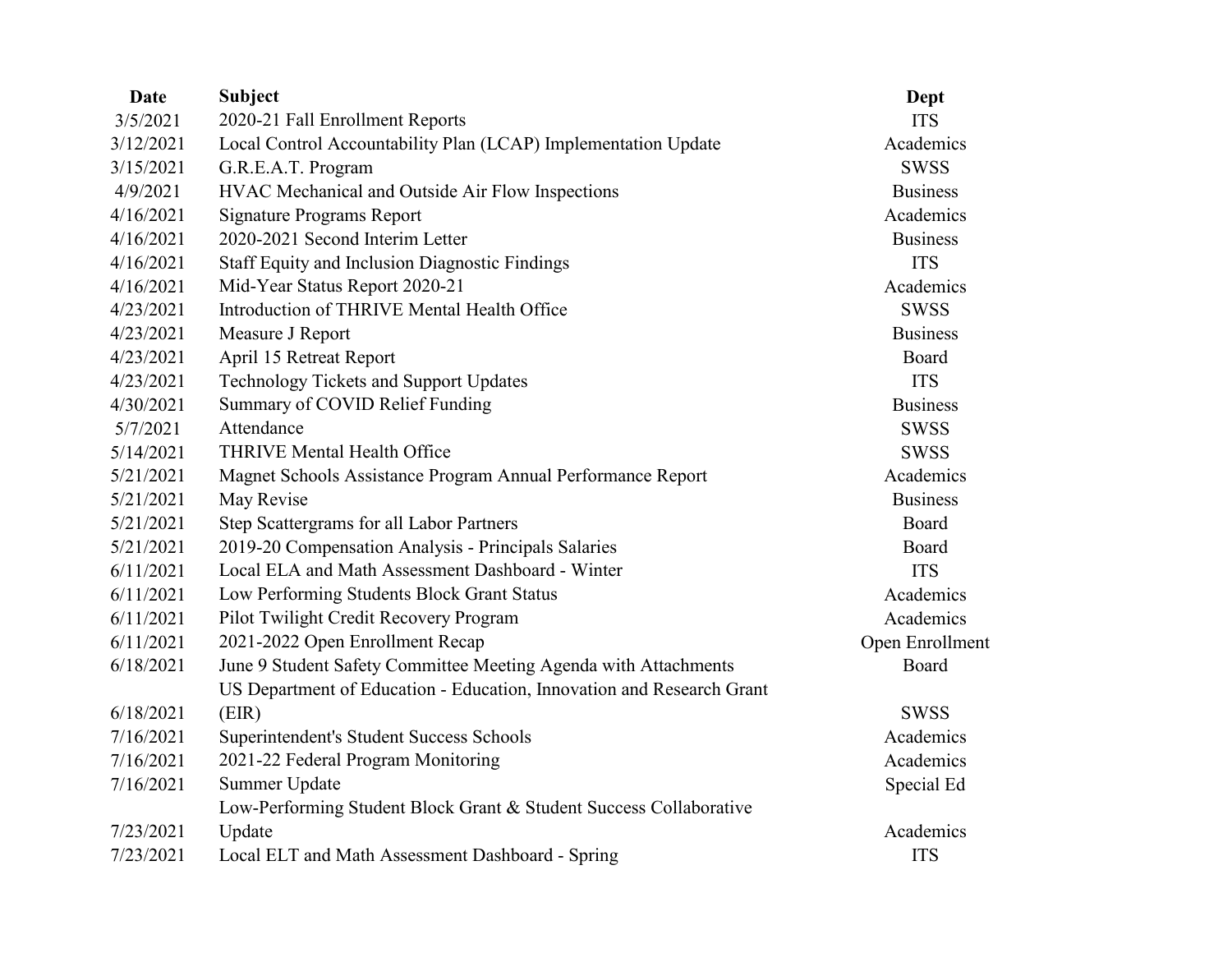| Date       | <b>Subject</b>                                                     | Dept                   |
|------------|--------------------------------------------------------------------|------------------------|
| 8/16/2021  | <b>Beginning of Year Procedures</b>                                | <b>ITS</b>             |
| 8/20/2021  | Updates - August 20, 2021                                          | Special Ed             |
|            | Davis Demographics Report; Increase in Revenues; Use of ESSER II   |                        |
| 8/20/2021  | Funds                                                              | <b>Business</b>        |
| 8/27/2021  | <b>Testing Costs</b>                                               | <b>Business</b>        |
| 8/27/2021  | Use of Canvas as a Learning Management System (LMS)                | <b>Human Resources</b> |
| 9/3/2021   | Athletics During Independent Study                                 | Athletics              |
| 9/10/2021  | <b>GATE/EL Presentations</b>                                       | Staff                  |
| 9/21/2021  | 2020-2021 Shmoop: Heartbeat                                        | Academics              |
|            | Food Service Supply Chain Issues; Variance Report; Budget Approval |                        |
| 9/21/2021  | Letter from LACOE                                                  | <b>Business</b>        |
| 10/1/2021  | Update on COVID ADR Plan and Upcoming SpEd Study Session           | Special Ed             |
| 10/15/2021 | 2021 School Needs Survey Results re ESSER III                      | <b>ELT</b>             |
| 10/29/2021 | 2021 California Health Kids Survey (CHKS) - Fall Administration    | Academics              |
| 10/29/2021 | <b>Twilight Adult Education</b>                                    | Academics              |
| 10/29/2021 | Attendance Rates 2021-22                                           | Academics              |
| 10/29/2021 | The New Classified Layoff Process                                  | <b>Human Resources</b> |
| 11/5/2021  | <b>Academics Newsletter</b>                                        | Academics              |
| 11/12/2021 | California Education Partners (Cal-Ed) Update                      | Academics              |
| 11/12/2021 | Dyslexia Awareness Month                                           | Special Ed             |
| 11/19/2021 | iReady Data - End of Year, English Language Arts, Mathematics      | Academics              |
| 11/19/2021 | Phase I: Communication Plan to Vaccinate and Test                  | Academics              |
| 11/19/2021 | Fall Update                                                        | Athletics              |
| 11/24/2021 | Sibling/Priority Open Enrollment Applications                      | Academics              |
| 12/10/2021 | Phase I: Communication Plan to Vaccinate and Test-Update II        | Academics              |
| 12/17/2021 | Prong II: Disproportionality Review                                | Special Ed             |
| 12/17/2021 | CALPADS Fall 1 Updates - 1.17 & 16.1 Reports                       | <b>ITS</b>             |
| 1/14/2022  | 2021-2022 AB27 Housing Data Collection Memo                        | Academics              |
| 1/21/2022  | Governor's Budget Workshop                                         | <b>Business</b>        |
| 2/4/2022   | Charter School Prop 39 Letters Issued                              | <b>Business</b>        |
| 2/10/2022  | CHKS Survey 2021                                                   | Academics              |
| 2/18/2022  | <b>CALPADS Fall 1 Updates</b>                                      | <b>ITS</b>             |